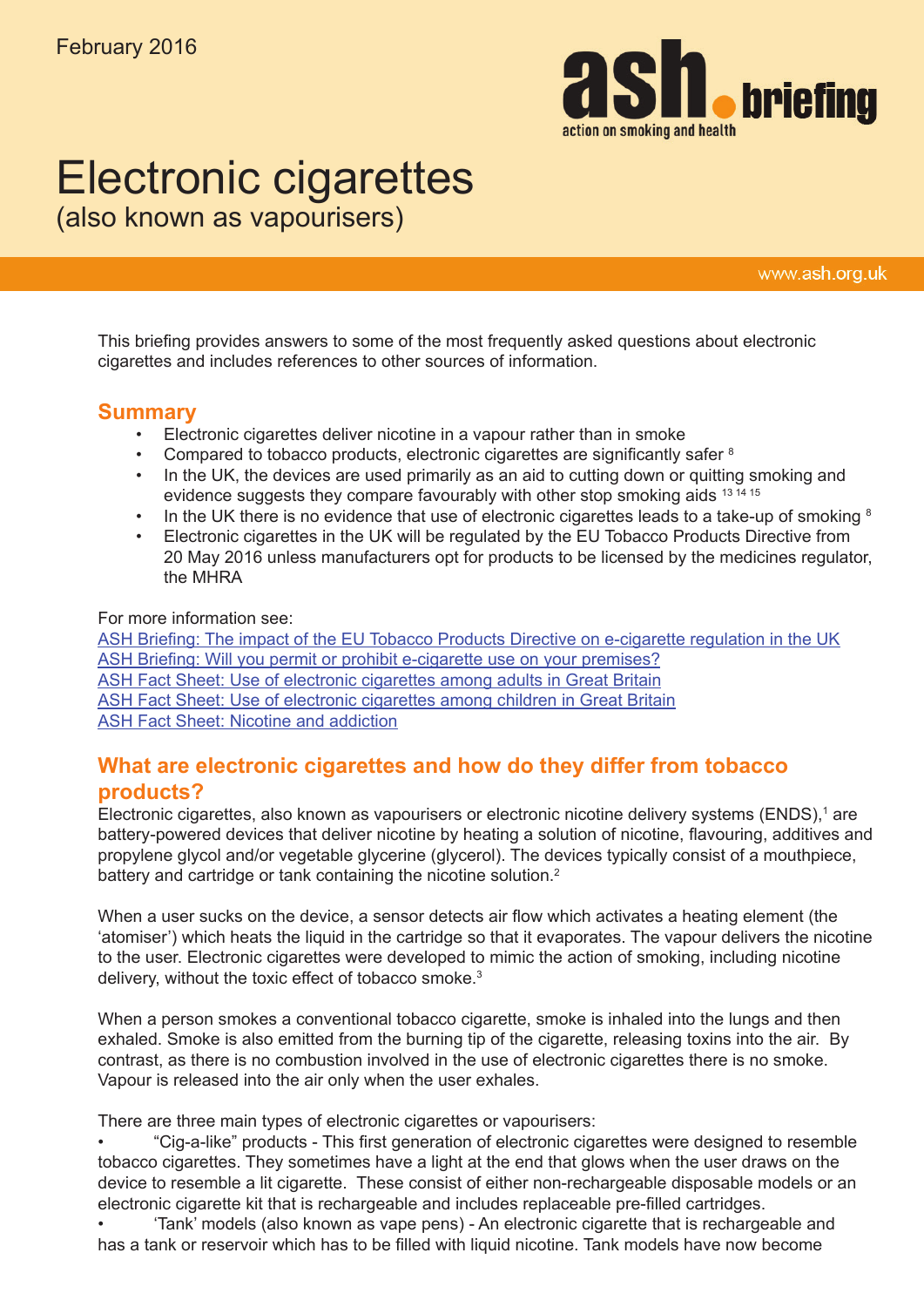more commonplace and allow the user to choose from a broader range of nicotine strengths and flavourings.

• 'Mods' (or advanced personal vaporisers) – A more complex tank model which can be manually customised by, for example, adjusting the voltage on the device.



### **How safe are electronic cigarettes?**

In 1976 Professor Michael Russell wrote: "People smoke for nicotine but they die from the tar." <sup>4</sup> The harm from smoking is caused primarily through the toxins produced by the burning of tobacco. By contrast, non-tobacco, non-smoked nicotine products, although addictive, are considerably less harmful. Electronic cigarettes consequently represent a safer alternative to cigarettes for smokers who are unable or unwilling to stop using nicotine. For more information see the [ASH Fact sheet: Nicotine](http://www.ash.org.uk/download/nicotine-and-addiction/)  [and addiction](http://www.ash.org.uk/download/nicotine-and-addiction/)

A review of the evidence commissioned by Public Health England (PHE) in 2014 found that the hazard associated with electronic cigarette products currently on the market "is likely to be extremely low, and certainly much lower than smoking".<sup>5</sup> Other reviews have drawn similar conclusions with one putting the risks of vaping at less than 5% of the risks of smoking<sup>6</sup> and another review concluding that "Electronic cigarette [EC] aerosol can contain some of the toxicants present in tobacco smoke but at levels which are much lower. Long term health effects of EC use are unknown but compared with cigarettes, EC are likely to be much less, if at all, harmful to users or bystanders."  $^7$ 

Following the publication of some reports suggesting that electronic cigarettes may pose more of a risk than previously thought, PHE commissioned a further expert independent evidence review. This review also concluded that electronic cigarettes, when used as intended, are significantly less harmful than smoking.<sup>8</sup> The review notes that most of the chemicals causing smoking-related disease are absent in electronic cigarettes and the chemicals that are present pose little danger.

Alongside publication of the review, PHE issued a statement noting that while not risk free, electronic cigarettes carry a fraction of the risk of smoking cigarettes and have the potential to help smokers quit smoking.<sup>9</sup>

The 2015 PHE review also examined reported risks of e-liquid poisonings, fires and battery explosions linked to electronic cigarette use. While there is a risk of fire from the electrical elements of electronic cigarettes and a risk of poisoning from ingestion of e-liquids, these risks appear to be comparable to similar electrical goods and potentially poisonous household substances. These risks can be controlled through standard regulations such as childproof containers and instructions about correct use of the charger which will come into effect through the Tobacco Products Directive. For further information see: [ASH Briefing: The impact of the introduction of the EU Tobacco Products Directive on](http://www.ash.org.uk/information-and-resources/briefings/the-impact-of-the-eu-tobacco-products-directive-on-e-cigarette-regulation-in-the-uk-2/)  [e-cigarette regulation in the UK](http://www.ash.org.uk/information-and-resources/briefings/the-impact-of-the-eu-tobacco-products-directive-on-e-cigarette-regulation-in-the-uk-2/)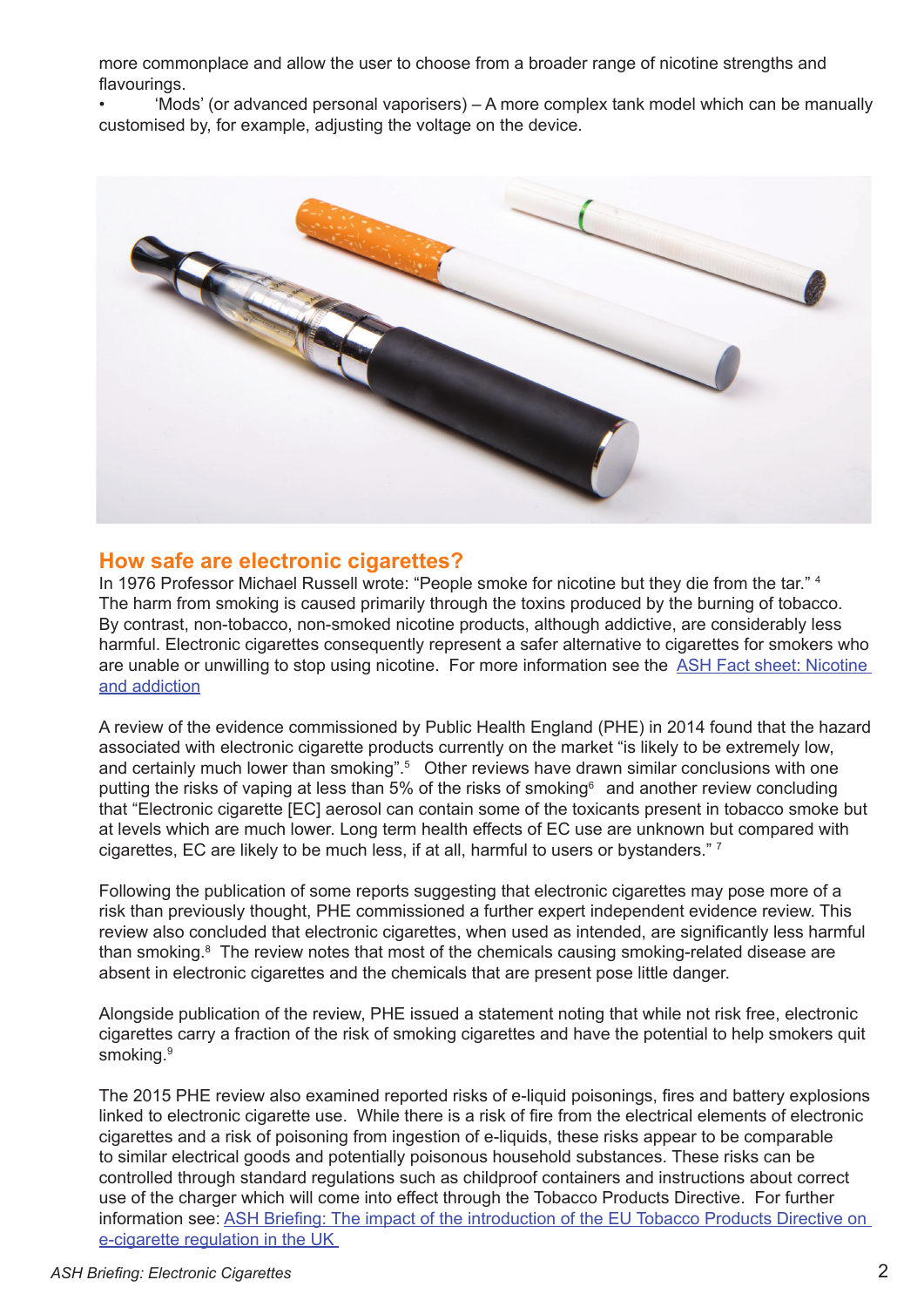## **Is there a risk to bystanders from electronic cigarette vapour?**

Most second-hand smoke from cigarettes comes from the burning tip, known as sidestream smoke. By contrast, electronic cigarettes do not generate any

sidestream vapour. What is emitted into the air is exhaled by the electronic cigarette user. This comprises nicotine and some other particles, primarily consisting of flavours, aroma transporters, glycerol and propylene glycol. 7

A recent review of the impact of electronic cigarettes noted that passive exposure to the aerosol can expose non-users to nicotine but at concentrations that are unlikely to have any significant health impact.7 The 2015 PHE review also reported that the amount of nicotine released into the ambient air poses no identifiable risk to bystanders.<sup>8</sup>

While electronic cigarette vapour can contain some of the toxicants present in tobacco smoke these are at much lower levels.<sup>7</sup> One preliminary study found that the concentration of particles in electronic cigarette vapour was about 100-fold lower than from tobacco smoke.10

The fact that some electronic cigarettes look similar to conventional cigarettes has been said to risk confusion as to their use in enclosed public places, such as on public transport.<sup>11</sup> However, given that the most distinctive feature of cigarette smoking is the smell of the smoke, which travels rapidly, it is not clear how any such confusion would be sustained in enclosed places. For further information see: [ASH briefing: Will you permit or prohibit electronic cigarette use on your premises?](http://www.ash.org.uk/information-and-resources/briefings/will-you-permit-or-prohibit-e-cigarette-use-on-your-premises/)

## **Are electronic cigarettes effective in helping smokers quit?**

ASH research shows that the most commonly reported reason for using electronic cigarettes is "to help me stop smoking tobacco entirely".12 For more information see: ASH Fact sheet: Use of e-cigarettes among adults in Great Britain. ASH Fact sheet: Use of e-cigarettes among adults in Great [Britain.](http://www.ash.org.uk/download/use-of-electronic-cigarettes-among-adults-in-great-britain/) 

The Smoking Toolkit Study, which provides information about smoking prevalence and behaviour in England, found that electronic cigarettes have overtaken over-the-counter (OTC) nicotine replacement therapy (NRT) as the first choice of stop smoking aid<sup>13</sup> and are 60% more effective in helping smokers quit than NRT bought OTC or quitting unaided.<sup>14</sup> The effectiveness was broadly similar to using a prescription medicine (including NRT) with limited professional support but less than using a prescription medicine with specialist behavioural support. The Smoking Toolkit Study estimates that in 2014 electronic cigarettes resulted in 20,000 more people quitting smoking who otherwise would not have done so.

A Cochrane review which combined the results from two randomised controlled trials involving over 600 people showed that using an electronic cigarette containing nicotine increased the chances of stopping smoking long-term compared to using an electronic cigarette without nicotine. About 9% of smokers using electronic cigarettes were able to stop smoking at up to one year compared with around 4% of smokers who used nicotine-free electronic cigarettes.15 Using an electronic cigarette with nicotine also helped more smokers reduce the amount they smoked by at least half compared to using a device without nicotine. There was no evidence that using electronic cigarettes at the same time as using tobacco cigarettes made people less likely to quit smoking. The electronic cigarettes used in this study have since been superseded by more sophisticated technology which it is believed delivers more nicotine to users.

The 2015 PHE evidence review concluded that recent studies support the Cochrane Review findings that electronic cigarettes can help people to quit smoking and may in fact be contributing to the decline in smoking. There is also some evidence to suggest that electronic cigarette use leads to abstinence among some smokers who had not intended to quit.<sup>16</sup>

A US review sought to assess the association between electronic cigarette use and smoking cessation irrespective of users' motivation for using the devices.<sup>17</sup> The review found that users of electronic cigarettes were less likely to stop smoking than smokers not using them as an aid to quitting. However, a number of experts have criticised the methodology of the review <sup>18</sup> with one commentator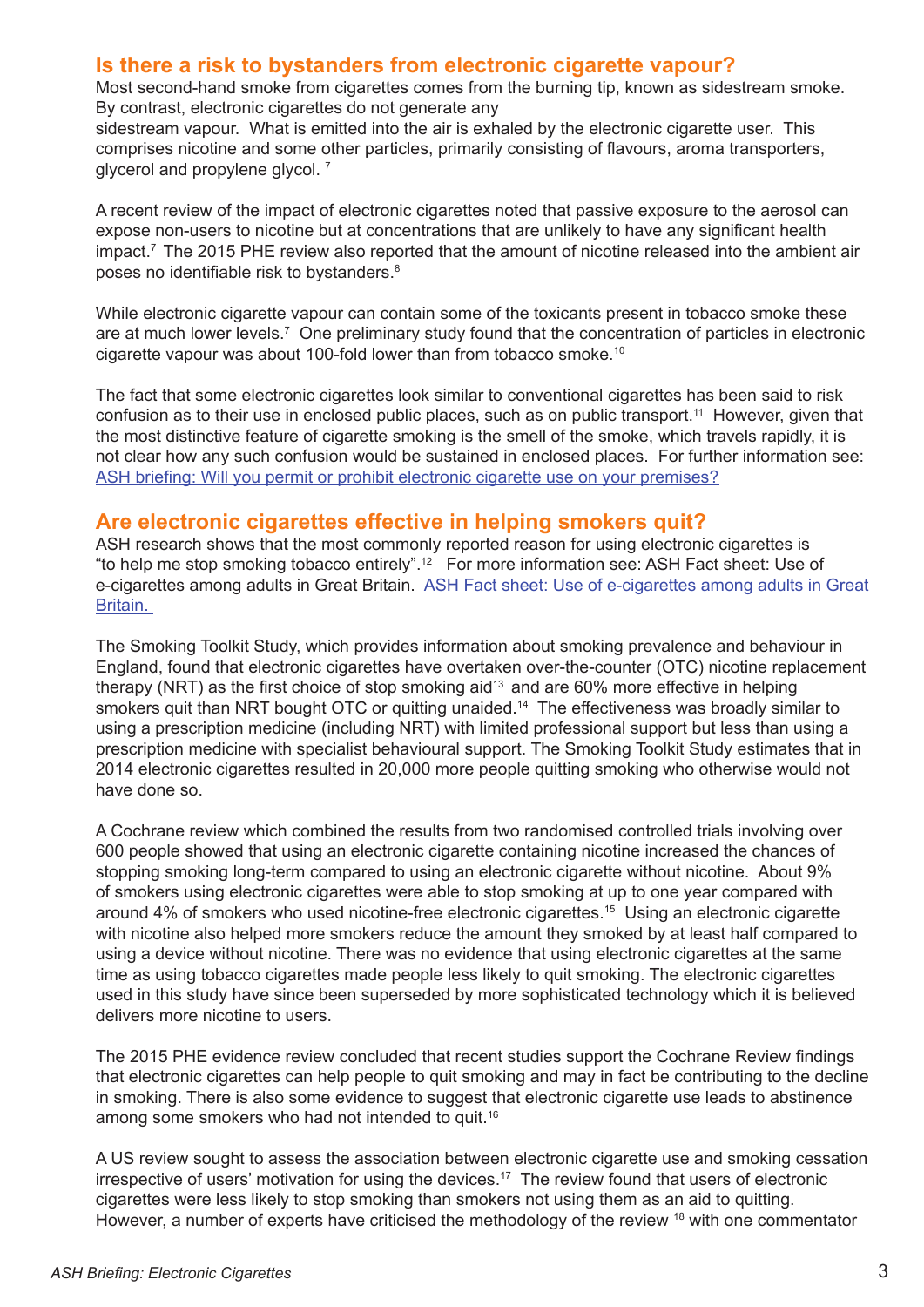noting that the studies included were "mostly observational, often with no control group, with tobacco use status assessed in widely disparate ways".19

Public Health England recommends that smokers who have tried other methods of quitting without success be encouraged to try electronic cigarettes and that Stop Smoking Services should support smokers using electronic cigarettes to quit by offering them behavioural support. This is supported by recent data which shows that smokers using the English Stop Smoking Services who quit whilst using electronic cigarettes have reported higher quit rates at 4-weeks than smokers using other quitting aids.20

The National Centre for Smoking Cessation and Training (NCSCT) has produced an [e-cigarette](http://www.ncsct.co.uk/publication_electronic_cigarette_briefing.php)  [briefing](http://www.ncsct.co.uk/publication_electronic_cigarette_briefing.php) summarising the evidence to date, especially in relation to the role of the stop smoking services and how stop smoking practitioners should respond to enquiries about e-cigarettes from smokers.

In 2013, the National Institute for Health and Care Excellence (NICE) published guidance on a harm reduction approach to smoking.<sup>21</sup> NICE's recommendations aim to inform how best to reduce illness and deaths attributable to smoking through a harm reduction approach. As part of this guidance, NICE supports the use of licensed nicotine containing products (NCPs) to help smokers cut down, for temporary abstinence and as a substitute for smoking, possibly indefinitely. The NICE guidance does not recommend the use of unlicensed nicotine containing products. However, the guidance is clear that using an electronic cigarette is safer than smoking.<sup>21</sup>

#### **Why might electronic cigarettes help people to quit smoking?**

One characteristic of electronic cigarettes which appears to make them effective is their ability to provide an approximation to the sensory aspects of the experience of smoking. This has been demonstrated by users exhibiting reduced cravings, withdrawal symptoms and number of cigarettes smoked per day even when given a placebo electronic cigarette.7 A related factor is the variety of products available which offer users different levels of nicotine and flavourings. Furthermore, electronic cigarettes are considerably cheaper than tobacco products which may motivate smokers to switch to these devices.

## **Who uses electronic cigarettes in the UK?**

ASH estimates that there are 2.6 million current users of electronic cigarettes in the UK.<sup>22</sup> This number consists almost entirely of current and ex-smokers; of these approximately one third are ex-smokers while two thirds continue to use tobacco alongside electronic cigarettes. There is little evidence to suggest that anything more than a negligible proportion of never-smokers regularly use the product.23 For further information see: [ASH Factsheet: Use of electronic cigarettes among adults](http://www.ash.org.uk/download/use-of-electronic-cigarettes-among-adults-in-great-britain/)  [in Great Britain](http://www.ash.org.uk/download/use-of-electronic-cigarettes-among-adults-in-great-britain/)

The Smoking Toolkit Study has found a difference in use of electronic cigarettes by social group. Among adult smokers interviewed between 2013 and 2014 23.8% of smokers in social classes AB reported using the devices compared to 16.7% in social class E.<sup>24</sup>

## **Are elecronic cigarettes a gateway to smoking?**

It has been hypothesised that electronic cigarettes could act as a 'gateway' to smoking tobacco among children and to the 'renormalisation' of smoking. However, current evidence suggests this phenomenon is not occurring, at least in Great Britain. In fact, since electronic cigarettes have been on the market, smoking prevalence has declined among children. Whilst some never-smokers are experimenting with electronic cigarettes, regular use is rare among children and current electronic cigarette use is confined almost entirely to those who have already tried smoking.<sup>23 25</sup> For further information see: [ASH Fact Sheet: Use of electronic cigarettes among children in Great Britain](http://www.ash.org.uk/download/use-of-electronic-cigarettes-among-children-in-great-britain/)

## **How are electronic cigarettes regulated?**

Currently electronic cigarettes are regulated as general consumer products. Once the EU Tobacco Products Directive (TPD)<sup>26</sup> comes into effect in Member States from May 2016, electronic cigarettes containing up to 20 mg/ml of nicotine will be regulated by the TPD. (Levels of 18mg/ml have been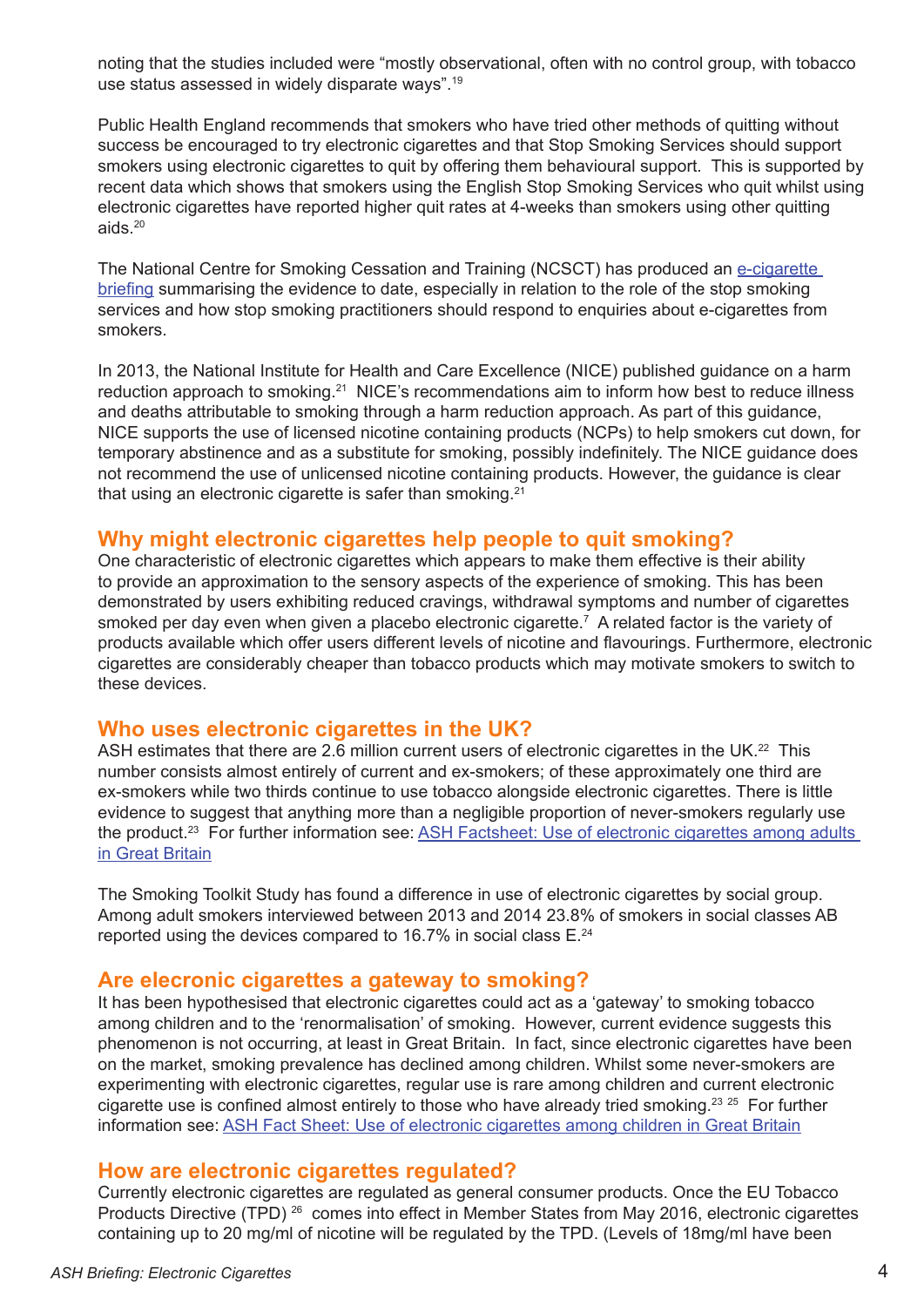reported on user websites as suitable for typical smokers.<sup>27</sup>) Above that level, or if manufacturers and importers decide to opt into medicines regulation, such products will require authorisation by the Medicines and Healthcare Products Regulatory Agency (MHRA) as over the counter medicines in the same way as nicotine replacement therapy (NRT).<sup>28</sup>

The advertising of electronic cigarettes is currently governed by rules drawn up by the Committee on Advertising Practice which will cover the period until the TPD comes into effect.<sup>29</sup> From May 2016 nearly all advertising will be prohibited.

## **What is the involvement of the tobacco industry?**

The electronic cigarette market is emerging and there are a multitude of small to medium independent manufacturers that have no links with the tobacco industry. However, as with any new industry, these companies are consolidating over time.

With conventional tobacco sales in decline in established markets and electronic cigarette sales growing, the tobacco industry has begun to launch its own products as well as taking over existing manufacturers. To date, the following companies have launched their own electronic cigarettes or acquired existing electronic cigarette companies: 30

Altria / Philip Morris USA – launched its own version of electronic cigarettes in August 2013 with its MarkTen brand. It also owns the Green Smoke brand.

BAT – BAT established the start-up company, Nicovations (originally Nicoventures Ltd) in 2011, with the focus of "development and commercialisation of innovative regulatory approved nicotine products". In September 2014 the company announced that its development partner Kind Consumer had been granted a medicines licence for its nicotine inhaler, Voke. Since then it has also been granted a medicines licence for e-Voke, an electronic cigarette.<sup>31</sup> To date, neither product has yet been released on the market.

BAT's Vype brand of electronic cigarettes went on sale in the UK in late July 2013.

Imperial Tobacco – established Fontem Ventures to explore non-tobacco initiatives, including electronic cigarettes. It launched Puritane in February 2014 and also owns the Dragonite brand. In July 2014 Imperial acquired the Blu brand from the American tobacco company Lorillard.

Japan Tobacco International – has a stake in the US company Ploom. The JTI Ploom was recently launched in the UK. JTI has also recently acquired the E-Lites brand.

Philip Morris International – has acquired the UK firm Nicocigs which produces the Nicolites brand.

Reynolds American – The second largest tobacco company in the United States, Reynolds American entered the market in 2013 with its Vuse brand of electronic cigarettes.